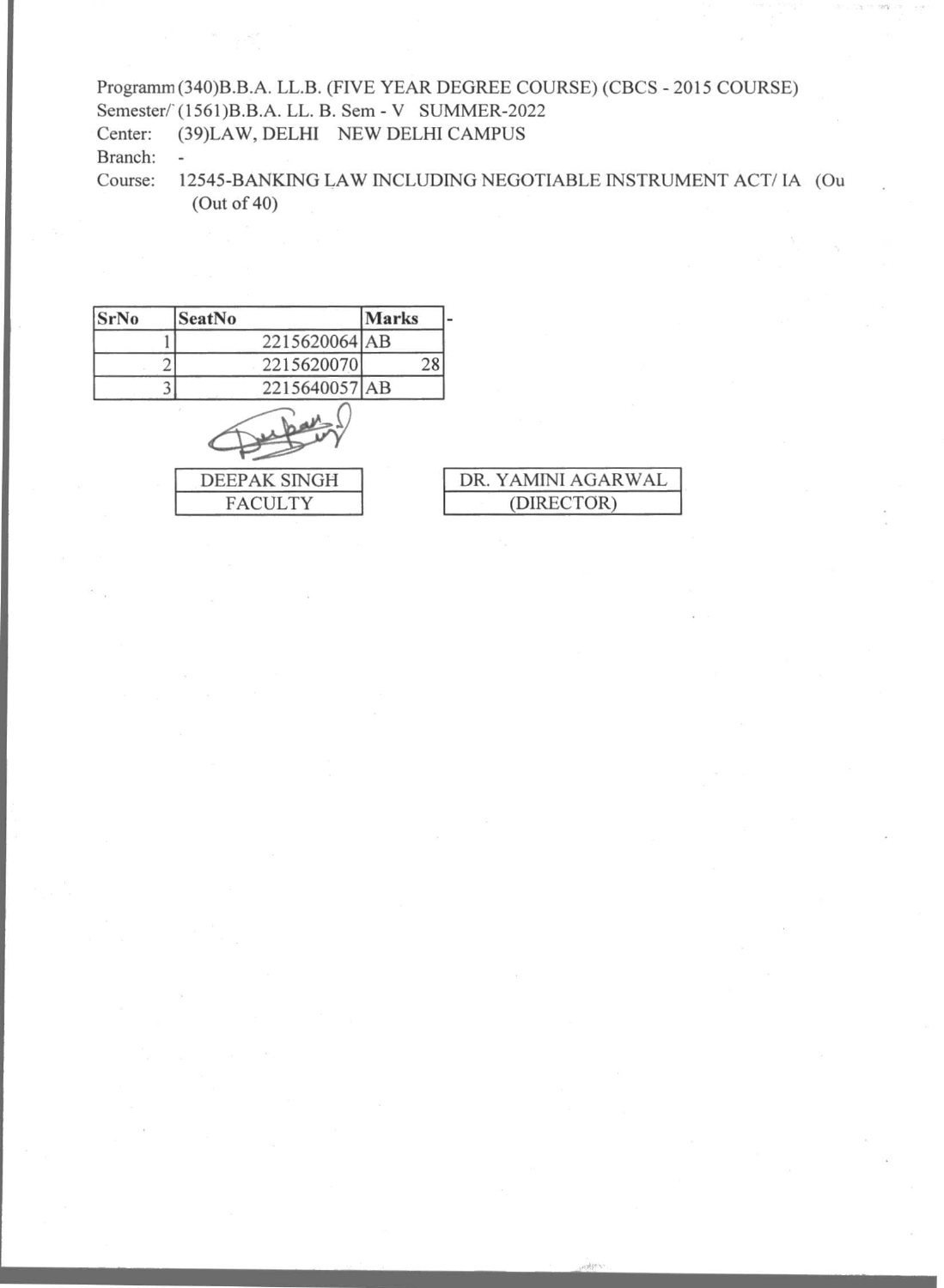## Programm (340)B.B.A. LL.B. (FIVE YEAR DEGREE COURSE) (CBCS - 2015 COURSE) Semester/ (1561)B.B.A. LL. B. Sem - V SUMMER-2022

Center: (39)LAW, DELHI NEW DELHI CAMPUS  $\overline{a}$ 

Branch:

Course: 12544-FAMILY LAW-II (MATRIMONIAL PROPERTY, GUARDIANSHIP & ADOPTION)/ IA (Out of 40)

| <b>SrNo</b> | <b>SeatNo</b> | <b>Marks</b> |
|-------------|---------------|--------------|
|             | 2215620064 AB |              |
|             | 2215620068    | 29           |
|             | 2215620077    | 20           |
|             | 2215620078    | 26           |
|             | 2215620089 AB |              |
|             | 2215640057 AB |              |

DEEPAK SINGH **FACULTY** 

| DR. YAMINI AGARWAL |
|--------------------|
| (DIRECTOR)         |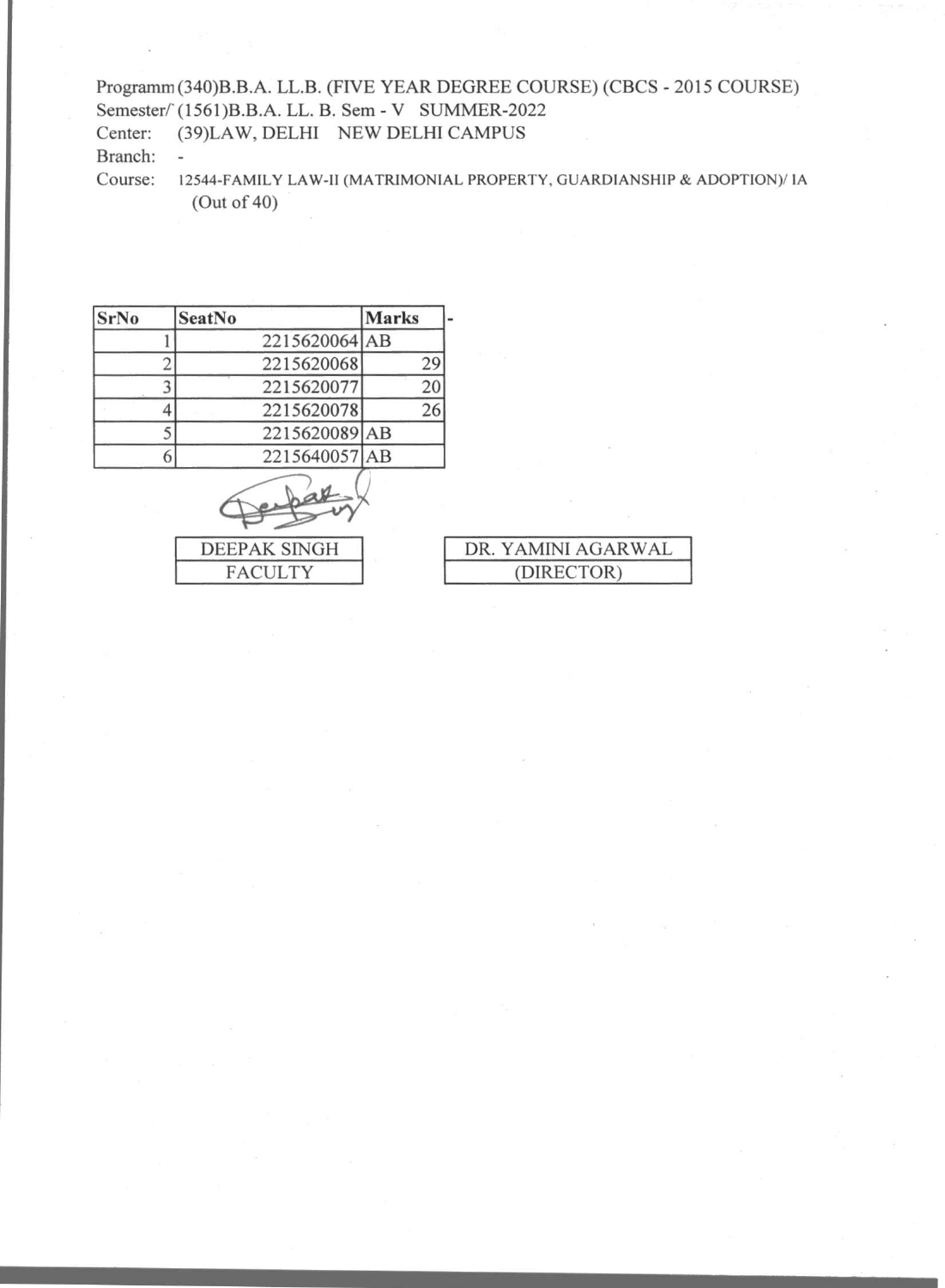## Programm (340)B.B.A. LL.B. (FIVE YEAR DEGREE COURSE) (CBCS - 2015 COURSE) Semester/' (1561)B.B.A. LL. B. Sem - V SUMMER-2022<br>Center: (39)LAW, DELHI NEW DELHI CAMPUS (39)LAW, DELHI NEW DELHI CAMPUS Branch:<br>Course: ÷ 12542-LAW OF CRIMES/ IA (Out of 40)

(Out of 40)

| <b>SrNo</b> | <b>SeatNo</b> | <b>Marks</b> |
|-------------|---------------|--------------|
|             | 2215620064 AB |              |
|             | 2215620068    | 20           |
|             | 2215620070    | 27           |
|             | 2215620071 AB |              |
|             | 2215620077    |              |
|             | 2215620078    | 27           |
|             | 2215640057 AB |              |



| DR. YAMINI AGARWAL |
|--------------------|
| (DIRECTOR)         |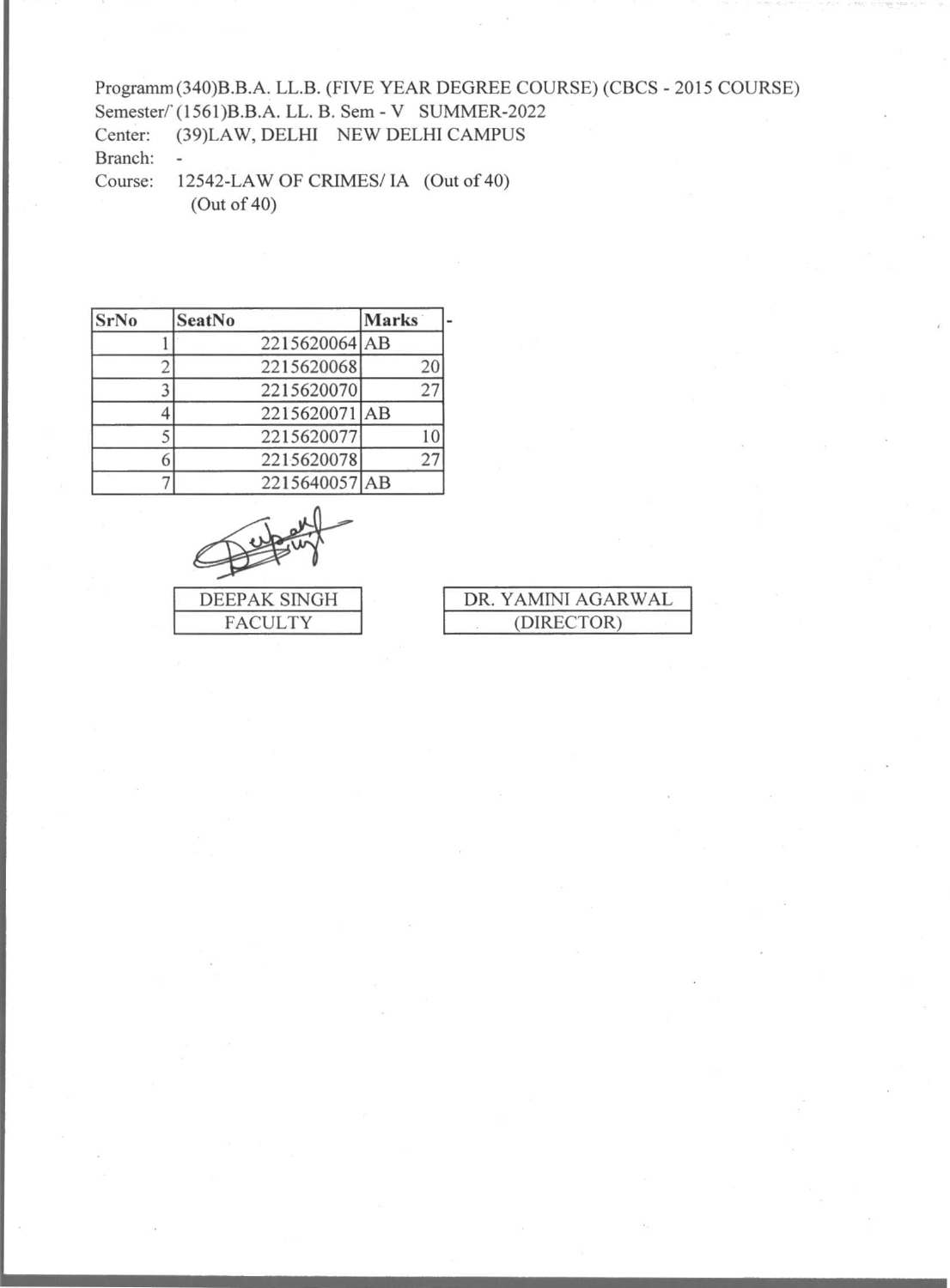Programm(340)B.B.A. LL.B. (FIVE YEAR DEGREE COURSE) (CBCS - 2015 COURSE) Semester/ (1561)B.B.A. LL. B. Sem - V SUMMER-2022 Center: (39)LAW, DELHI NEW DELHI CAMPUS Branch:  $\omega$ Course: 12543-JURISPRUDENCE/ IA (Out of 40)

(Out of 40)

| SrNo | SeatNo        | Marks |
|------|---------------|-------|
|      | 2215620064 AB |       |
|      | 2215620078    |       |
|      | 2215640057 AB |       |

DEEPAK SINGH **FACULTY** 

| DR. YAMINI AGARWAL |  |
|--------------------|--|
| (DIRECTOR)         |  |